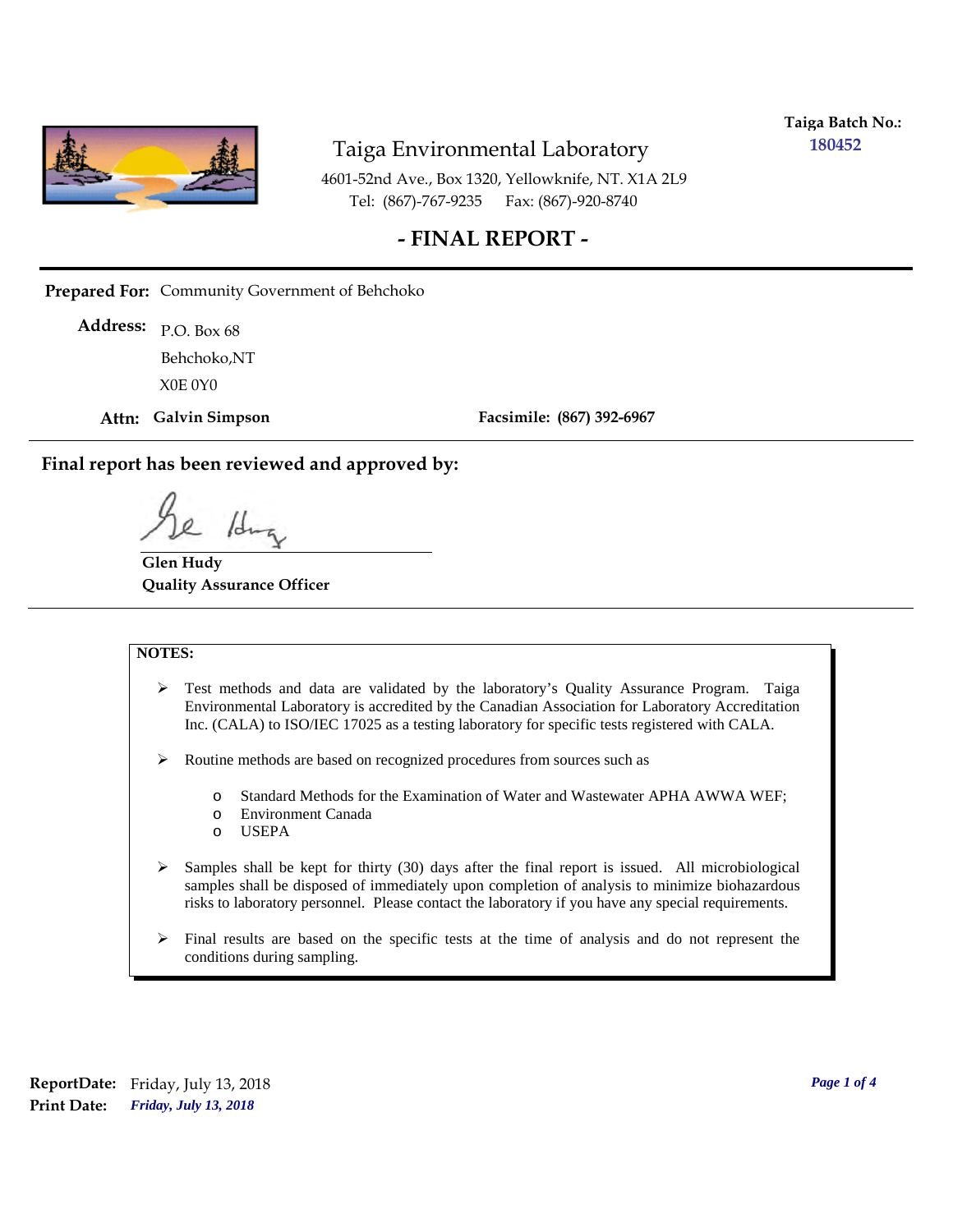

4601-52nd Ave., Box 1320, Yellowknife, NT. X1A 2L9 Tel: (867)-767-9235 Fax: (867)-920-8740

**Taiga Batch No.: 180452**

# **- CERTIFICATE OF ANALYSIS -**

#### **Client Sample ID: 2014-R3 Taiga Sample ID: 001**

**Location:** R3 **Sampling Date:** 27-Jun-18 **Received Date:** 27-Jun-18 **Client Project:** W2014L3-0002 **Sample Type:** Sewage **Sampling Time:** *Report Status:* **Final**

| <b>Test Parameter</b>         | Result         | Detection<br>Limit | Units     | Analysis<br>Date | Analytical<br>Method <sup>*</sup> | <b>Qualifer</b> |
|-------------------------------|----------------|--------------------|-----------|------------------|-----------------------------------|-----------------|
| <b>Inorganics - Nutrients</b> |                |                    |           |                  |                                   |                 |
| Ammonia as Nitrogen           | 3.81           | 0.005              | mg/L      | $06$ -Jul-18     | SM4500-NH3:G                      |                 |
| Biochemical Oxygen Demand     | $\overline{4}$ | $\overline{2}$     | mg/L      | 28-Jun-18        | SM5210:B                          |                 |
| <b>CBOD</b>                   | 5              | $\overline{2}$     | mg/L      | 28-Jun-18        | SM5210:B                          |                 |
| Phosphorous, Total            | 2.21           | 0.002              | mg/L      | $06$ -Jul-18     | SM4500-P:D                        |                 |
| <b>Inorganics - Physicals</b> |                |                    |           |                  |                                   |                 |
| pH                            | 7.32           |                    | pH units  | 27-Jun-18        | SM4500-H:B                        |                 |
| Solids, Total Suspended       | 3<br>$\lt$     | $\mathfrak{Z}$     | mg/L      | 29-Jun-18        | SM2540:D                          |                 |
| Microbiology                  |                |                    |           |                  |                                   |                 |
| Coliforms, Fecal              | $\mathbf{1}$   | $\mathbf{1}$       | CFU/100mL | $27$ -Jun-18     | SM9222:D                          |                 |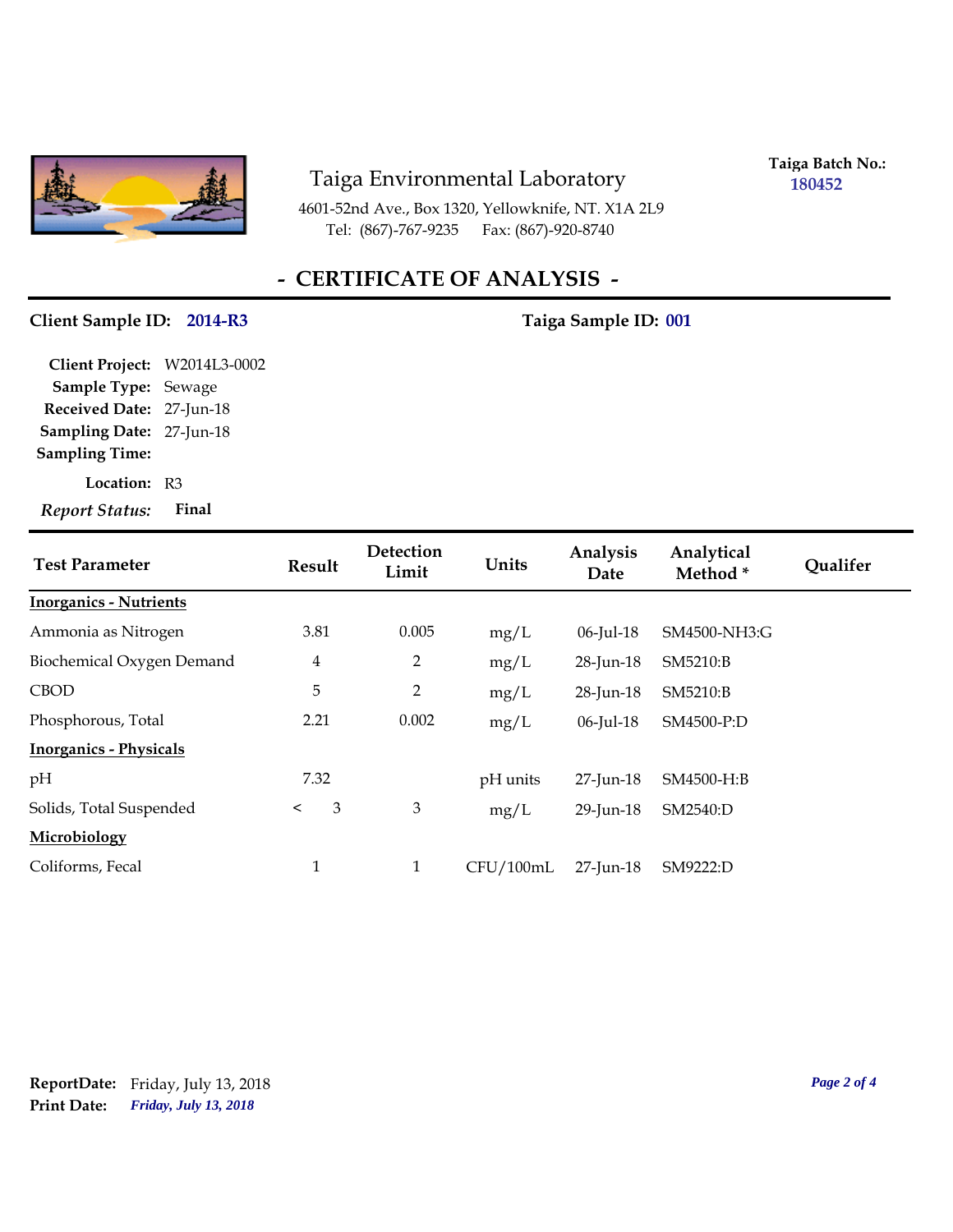

**Taiga Batch No.: 180452**

4601-52nd Ave., Box 1320, Yellowknife, NT. X1A 2L9 Tel: (867)-767-9235 Fax: (867)-920-8740

# **- CERTIFICATE OF ANALYSIS -**

#### **Client Sample ID: 2014-R4 Taiga Sample ID: 002**

**Location:** R4 **Sampling Date:** 27-Jun-18 **Received Date:** 27-Jun-18 **Client Project:** W2014L3-0002 **Sample Type:** Sewage **Sampling Time:**

*Report Status:* **Final**

| <b>Test Parameter</b>         | <b>Result</b>  | Detection<br>Limit | Units     | Analysis<br>Date | Analytical<br>Method * | <b>Qualifer</b> |
|-------------------------------|----------------|--------------------|-----------|------------------|------------------------|-----------------|
| <b>Inorganics - Nutrients</b> |                |                    |           |                  |                        |                 |
| Ammonia as Nitrogen           | 0.011          | 0.005              | mg/L      | 06-Jul-18        | SM4500-NH3:G           |                 |
| Biochemical Oxygen Demand     | $\mathfrak{Z}$ | 2                  | mg/L      | 28-Jun-18        | SM5210:B               |                 |
| <b>CBOD</b>                   | $\mathfrak{Z}$ | $\overline{2}$     | mg/L      | 28-Jun-18        | SM5210:B               |                 |
| Phosphorous, Total            | 0.058          | 0.002              | mg/L      | $06$ -Jul-18     | SM4500-P:D             |                 |
| <b>Inorganics - Physicals</b> |                |                    |           |                  |                        |                 |
| pH                            | 6.97           |                    | pH units  | 27-Jun-18        | SM4500-H:B             |                 |
| Solids, Total Suspended       | 28             | $\mathfrak{Z}$     | mg/L      | 29-Jun-18        | SM2540:D               |                 |
| Microbiology                  |                |                    |           |                  |                        |                 |
| Coliforms, Fecal              | 9              | $\mathbf{1}$       | CFU/100mL | 27-Jun-18        | SM9222:D               |                 |